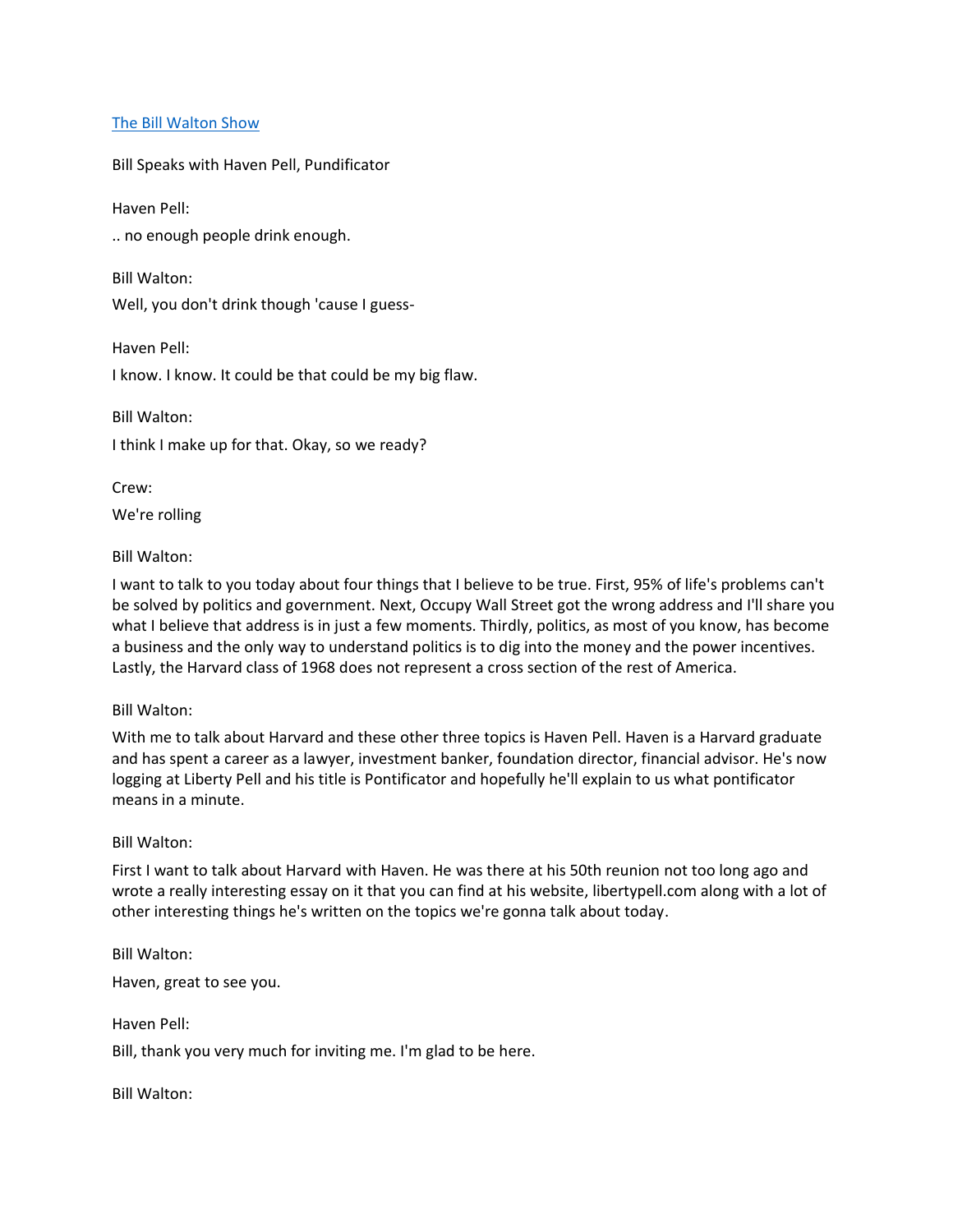I guess tell me about pontificator. It's a great word. Did you invent it?

# Haven Pell:

If you are sort of self taught in this realm as I am, you can't take yourself too seriously and it seemed to me that people who were writing about the major business in Washington where both you and I live, they do tend to take themselves pretty seriously. So it seemed like there was room for someone who might write about this, but perhaps not take themselves quite so seriously. So it seemed to me that combining pundit, which there are many, and pontificate, which is clearly a bad thing ... I mean nobody wants to be a pontificator, it seemed to be that combining the two and do sort of a super max version was a pretty good thing. It has turned out to be my very best search term on Google and it remains. I am the number one pontificator on Google. So maybe that means something, but boy, blogging is not an easy business.

# Bill Walton:

I can second that podcast runs a close second or maybe it even runs ahead of blogging. Yeah, you're certainly right about the solemnness with which most of our friends here in Washington do their pundit business with. It's truer words were never spoken.

# Bill Walton:

So you went to Harvard '68 reunion. First I want to establish my bonifides to speak with you about Harvard. I went to PS86 in Indianapolis and graduated from public high school and went to Indy University Public School of Wilmington, took me seven years to get through because I dropped out, got drafter during the Vietnam era and so I didn't really follow the straight and narrow when it came going through college, but when it comes to Harvard I spent a lot of my career working with Harvard college graduates and liked most all of them, but some of them worked for me and I had to fire a couple. So I know the good, the bad, and the ugly about Harvard.

# Haven Pell:

That's can happen.

# Bill Walton:

Tell me about the reunion. It must have been fascinating.

# Haven Pell:

It was interesting. In a way I have thought about what makes it possible for me to pretend that I can add something to anyone else's life on the topic of politics. I lived in Washington since 1979 and so "The Washington Post" is sort of been my newspaper and it treats politics as sports writers. It's a big sports page for politics.

# Bill Walton:

And there is a home team.

# Haven Pell:

And there is a home team, yes. Yeah, home team, the swamp is the home team. So along the way from during my various careers and I'm reading about this and I'm beginning to say to myself, "Hey, this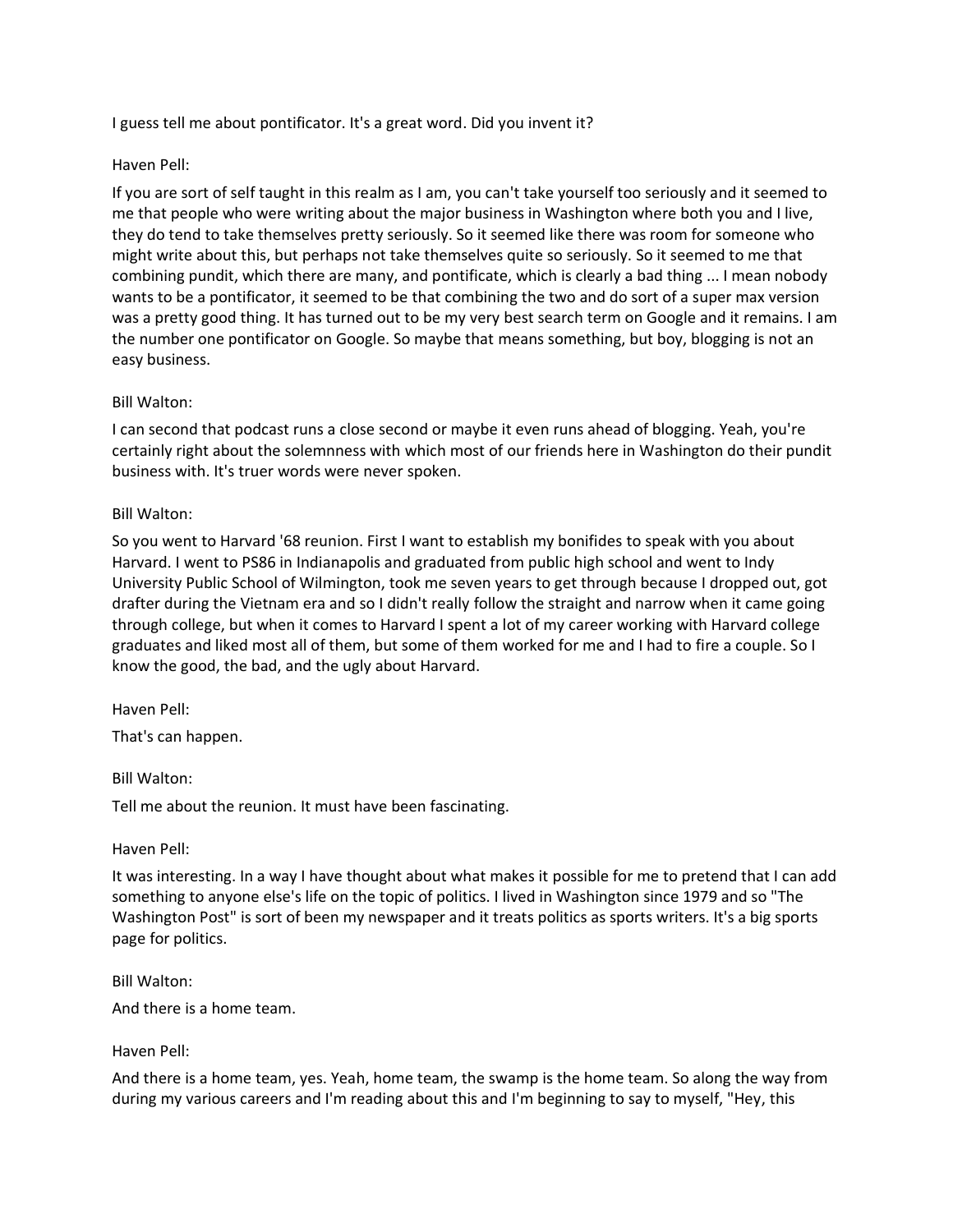doesn't look like it's working very well," and I have my final visit with a longtime doctor for physical. He said quite pejoratively I might add, that I was an addicted problem solver and I know that he did not mean that in a good way although it's completely true.

### Haven Pell:

So I looked at this and said, "What am I gonna doing with my retirement?" And I said, "I'm going to write about politics." So I have actually been doing that for seven years and while I may not have all the credentials in the entire world, in terms of being an autodidact and spending seven or eight years trying to figure out what these things are and what the answers might be, I've probably advanced reasonably far in thinking about these issues.

### Haven Pell:

So I get to my reunion and an important aspect of that is I graduated in 1968 and I am now a firm believer that there should be a constitutional amendment that says if you can name anything that happened in 1968, you are ineligible for public office, with a [crosstalk 00:06:37]. My group is done. We've had enough and it's time for the next team. No more people who can say anything about 1968.

### Haven Pell:

So they decided that they were gonna have four sessions on polarization and I thought, "Wow, if I were looking for one word that pretty much describes what I have been writing about for seven years, it's pretty much polarization because it seems to me to be the antithesis of anything that has to do with problem solving." So I say to myself, "Wow, this is gonna be great. I'm gonna go to these four sessions on polarization and I'm gonna hear about from wonderful people that are smart and have wonderful careers and been experienced and successful in everything that they've done and this is gonna be a real eye-opener." I suppose with that set up it's pretty easy to see the punch line was, it wasn't.

# Bill Walton:

Well, I guess one of the key south sides was one of the panels had Linda Greenhouse it was, what, the court reporter, Supreme court reporter for "New York Times" and she had an armband that said, "Resist," along with a couple of the other panelists.

#### Haven Pell:

Yeah, I thought that was notable. I mean in theory, at least the way I looked at it, it seemed to me that the better view is that polarization is bad and it's not bad for everyone. It seems to me to be bad-

Bill Walton:

By polarization, you mean the Right Left polarization?

Haven Pell:

Exactly.

Bill Walton: The contact sport with see in Washington.

Haven Pell: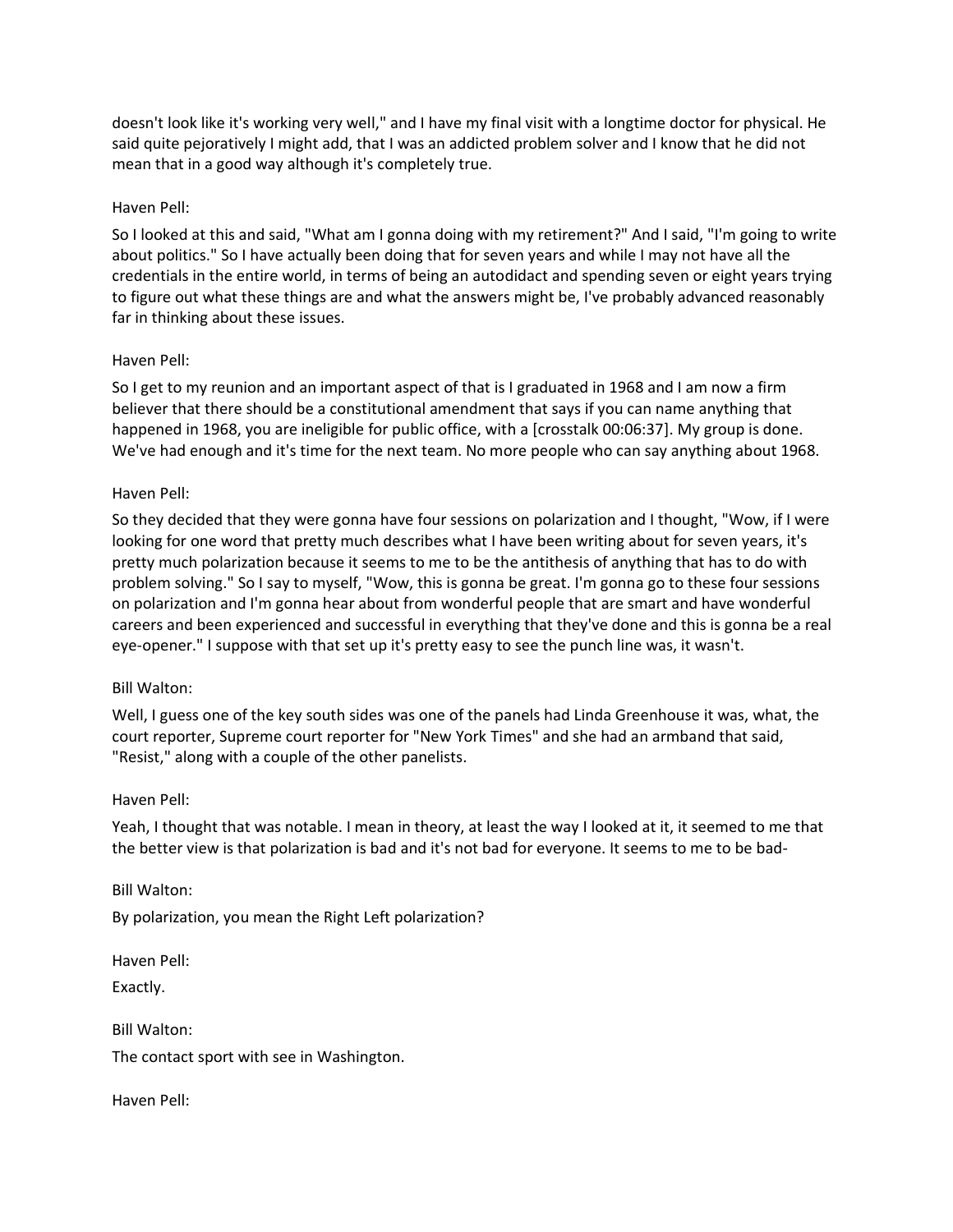Yeah, and it seems to me that that is if you prefer running a country then pushing people to the edges of agreement where they fall off the cliff and they're not able to agree on anything, can't be a good way for democracies to run themselves or Republics to run themselves.

# Haven Pell:

So it seemed to me that I would hear that polarization was a bad thing. All right, I think what I did hear was that there was an easy solution to polarization, which is everybody has to think like me. This was true of many of the speakers. There was a marginal effort to have a few people who were not speaking a progressive perspective ... by the way, many of whom were eloquent and thoughtful, not at least Tom Rastin and I who lives here in Washington and has written a very interesting tape on the history of the Democratic Party and sort of how its lost its way and I thought that that was really excellent and I felt that there were some observations that were useful, but it was very much overcome by things that one might just see on the internet.

### Haven Pell:

Picture four one-hour sessions, two of which were devoted to sort of diagnosing the problem and two of which were devoted to solutions and imagine say 350-400 people in each session. They were obviously self-selected, there were over 1000 people at the reunion and maybe others were smarter than me and decided that they would not bother with those sessions. It was a little bit surprising to see what you describe of Linda wearing the "Resist" armband and she was not alone. There was another person on the panel with the same armband, which they have a perfect right to wear. That's fine except it doesn't send the best message about being anti-polarization.

#### Bill Walton:

Can I confess to not paying attention to something? I see "Resist." What do they mean by resist, who are the ... these people that are resisting-

Haven Pell: Well, I think it's a [crosstalk 00:10:58].

Bill Walton:

Okay.

# Haven Pell:

And by the way, it's not that Trump doesn't deserve to be resisted. There are aspects of his demeanor and I think we've seen quite a bit of that going on this past week that are definitely pretty suspect and now there are certainly people who have very legitimate criticisms of the way he goes about this job.

#### Bill Walton:

Well, you know, you and I have talked about this before. We were gonna ... Arnold Kling's been a guest on the show and he was gonna come on today and had a head cold, so we'll get him back, we'll all talk together, but he talks about the three languages of politics and how the three tribes really have three separate moral codes of ... Progressive Liberal have one code, the Conservatives have another and Libertarians would have a third.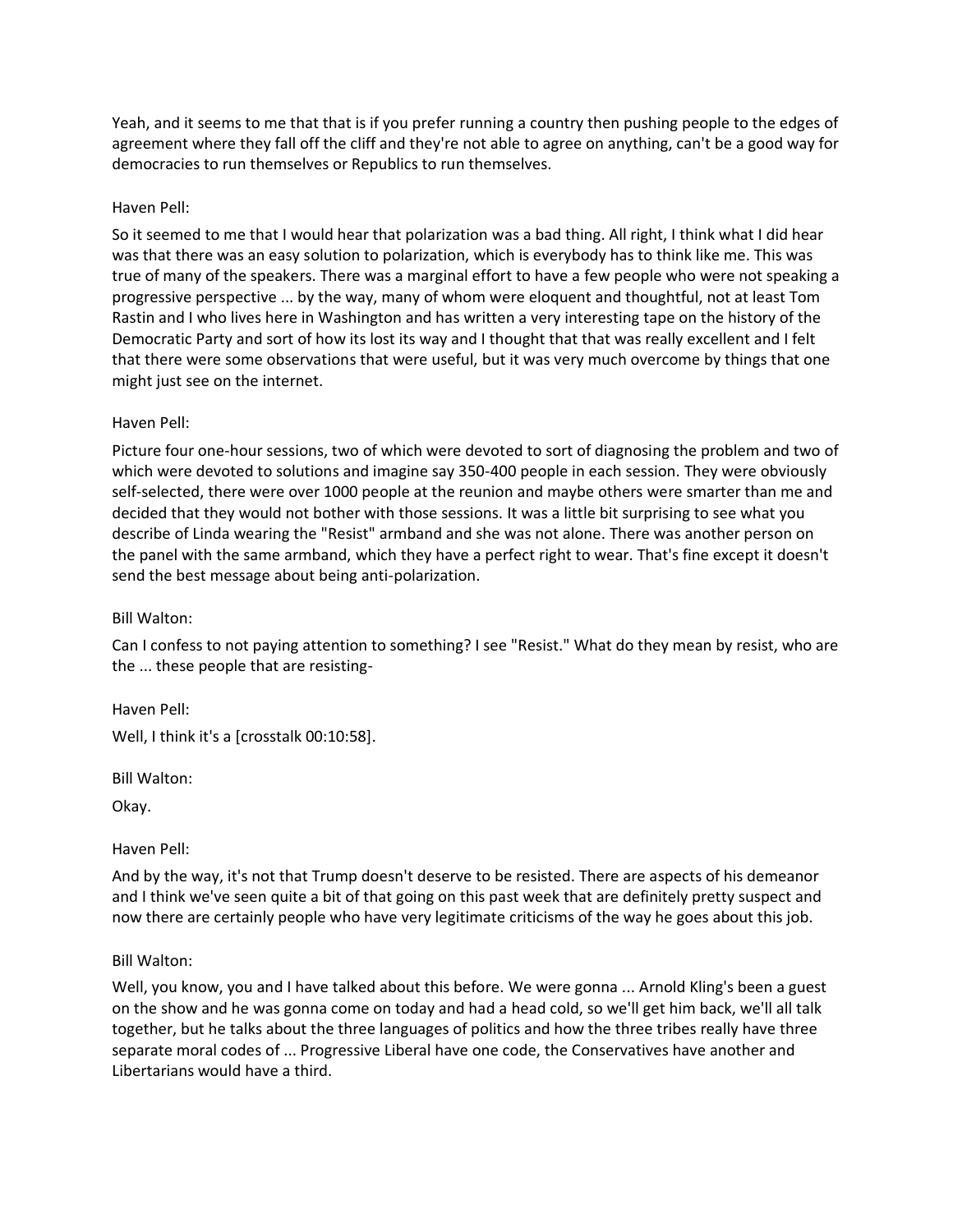Haven Pell:

Yeah.

# Bill Walton:

And there's a Liberal consensus about what's right and what's wrong and it sounds like there was 99% convergence about that in that room or during those panels and then the other divide that I see and there was a book written, I don't know, four or five years ago by an author by Angelo Codevilla, which I recommend called "The Ruling Class," and that is a little different take. It says this hypothesis is that polarization is not just Left-Right, but it's also the elites versus the rest of the country.

Haven Pell: I think that's entirely true.

Bill Walton:

I think that explains why Trump got elected.

Haven Pell:

Absolutely. I couldn't agree more and I think one of the things that you're seeing now is people like ... Well, one that comes to my mind, obviously there are any number of books that endeavor to explain how non-Washington thinks, some of which I think are less useful, but obviously there's a good deal of effort that is going on, James and Ann Fallows deciding that they're gonna go see what the heartland of America looks like-

Bill Walton:

Did they wear pith helmets?

Haven Pell:

Well, they did it very interestingly. They went to ... certainly not primary cities, they went to very much secondary cities. They did go by airplane. He flies a plane or they both do and they would pop down in some place in Sioux Falls or wherever it was and then they'd spend a week wandering around town and trying to find out what was going on and I'll bet it's a good book. I mean id some [crosstalk 00:13:48]

Bill Walton:

Get in touch after step of your golf stream?

Haven Pell: Yes. Well, this is a book [inaudible 00:13:55].

Bill Walton:

Okay, all right.

Haven Pell:

I was a little bit jealous 'cause I did the same thing last winter, partly to go to see a friend in Arkansas and see some things that were going on in the Arkansas belt, which is a pretty challenging place at the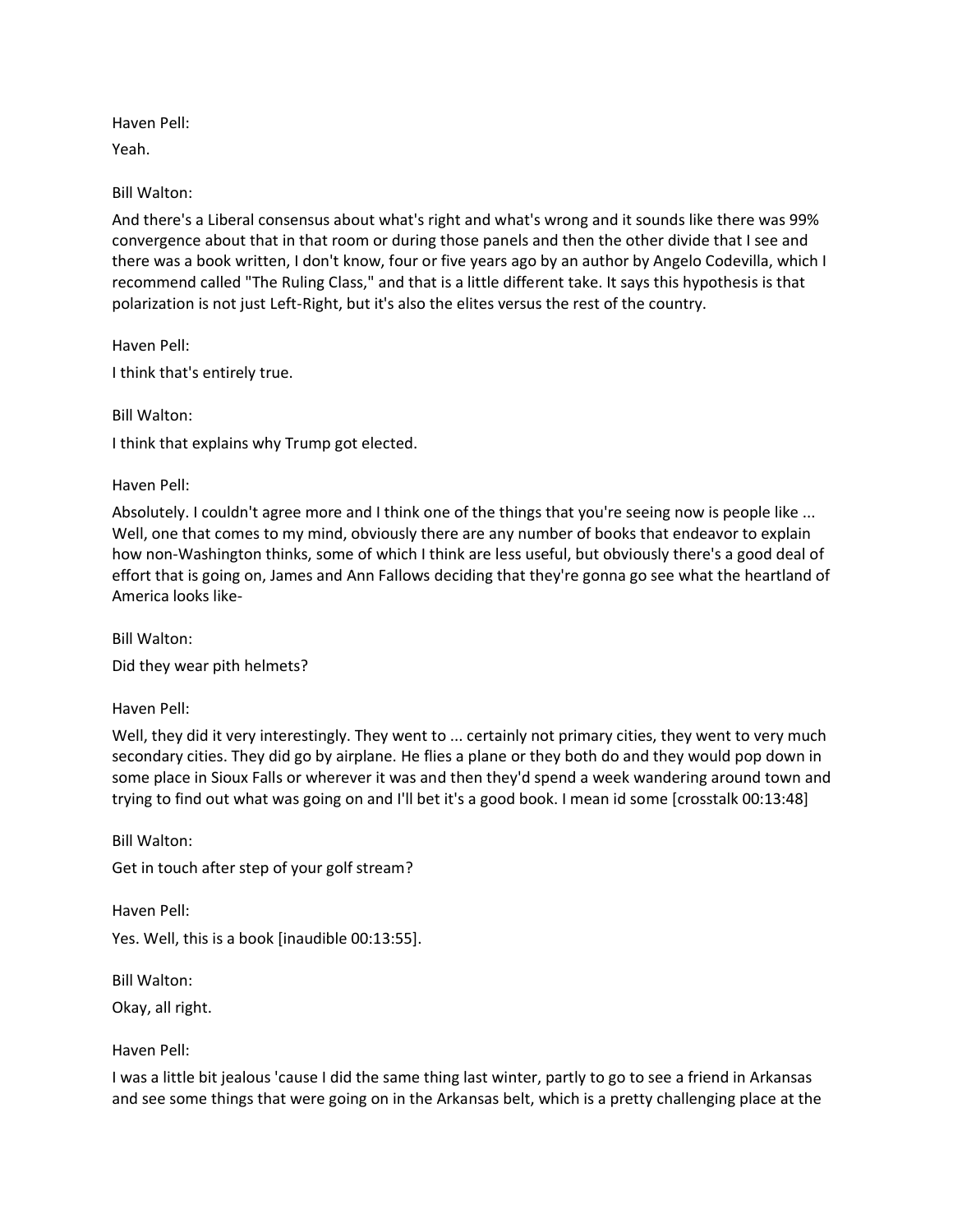moment and also to travel around in the West under the guise of a massive ski trip, but also to do what my wife pejoratively referred to as my Jack Kerouac thing and it was interesting. I think a lot of people-

Bill Walton:

I want to specify, you don't drink.

Haven Pell:

No.

Bill Walton: So that is a complete [crosstalk 00:14:37]

# Haven Pell:

And there were no controlled substances. So I think a lot of people have become interested in what is going on in the rest of the country and maybe is elitism that everyone around us is accused of, maybe there's some truth to that, which it strikes me there is. I mean in a way, that's kind of leads me to the idea that Occupy Wall Street got the wrong address.

# Bill Walton:

What is the right address? I left that hanging out there. I knew the answer. I wanted you to dig into it because that is your idea and I believe it's absolutely right.

# Haven Pell:

I was asked to write an essay for something called The Passy Press and The Passy Press is a website located in Paris. It's named after Ben Franklin's press when he was the ambassador before the Revolution. It is an invitation only ... I think it's maybe 300-400 subscribers, something like that, but it's a pretty upscale group of subscribers. You are invited to write an essay, it must be 1000 words or less and it must come to a conclusion, it must have a recommendation. You can't just lob a problem out there and walk away from it.

# Bill Walton:

That would be a highly unusual piece then because that's most of punditry is.

# Haven Pell:

Yeah, and so I looked and obviously Occupy Wall Street it sells great. The top 1% is taking all the resources that exist in the country, the rest of the country has nothing. We feel like victims and it's a wonderful political issue, but to some degree it's a manufactured political issue to get people mobilized and who manufactured it? Well, the people who get people elected and the elect me industry is different from the govern us industry. Most America it seems to me looks at govern us as the point of politics, but not the people who are in it. They look at elect me as the point of the whole exercise and that's the business.

Haven Pell: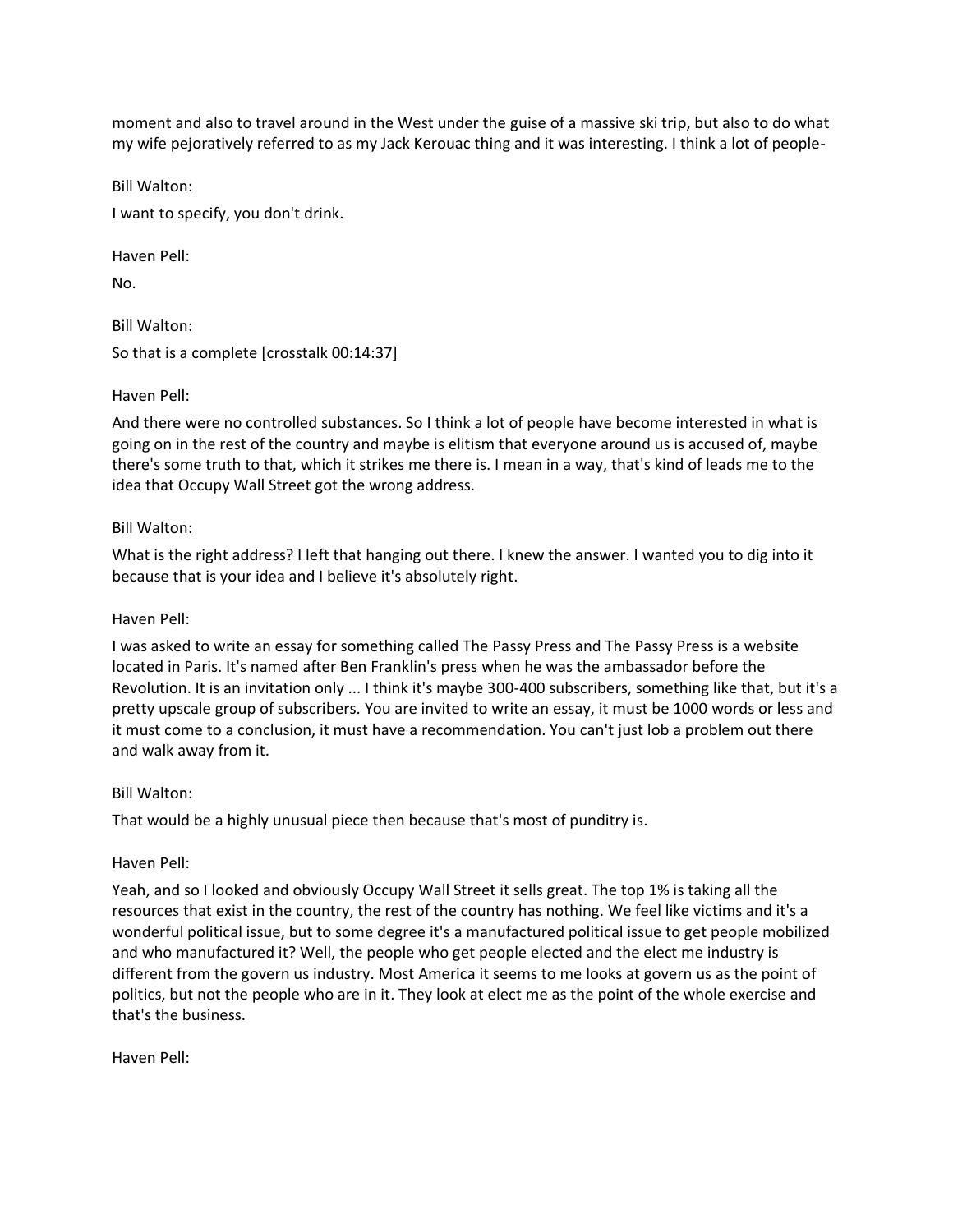If you look at statistics that tell you how much gets spent from all sources, and it's very difficult to find this because it's not meant to be easy, it's very difficult to find it, but it's billions of dollars per cycle, many billions of dollars, increasing number of billions of dollars.

### Bill Walton:

Which is the third point I made in the intro, which is that politics is a business and you can't really [crosstalk 00:17:41] knowing about the money.

### Haven Pell:

Absolutely, and if you look at ... Here's an example. There's a hearing for a Supreme Court Justice, Brett Kavanaugh, is going on, but higher likelihood is that Brett Kavanaugh is going to be confirmed. Brett Kavanaugh is clearly a capable lawyer, found to be entirely qualified by the American Bar Association, which is not generally thought to be Right leaning, and he in all likelihood will be a fine Supreme Court Justice. There are issues that people can be riled up about, but these are entirely unpredictable.

### Haven Pell:

Nobody knows how he's going to vote on anything and there is ample precedent with prior Justices, that they change their stripe entirely. There are many examples of that. Yet we have completely orchestrated protests going on. The hearing is not a hearing at all. It's a stage. There's no point in focusing on Kavanaugh. The thing to do is to take the cameras and turn them around and focus on the several people who think that they're in the running to be president in 2020, they're posturing, they're setting themselves up, getting themselves some air time and so forth.

### Haven Pell:

Then the protests are clearly organized and paid for. These are not spontaneous. All you have to imagine if you look at protest ... I've gone down to them all and looked at either the befores or afters or durings of protests and you say, "Where did all the bathrooms come from? Where did the barriers come from? Did they fall from the sky?" No. These have to be organized and there are people who are very good at it. It's part of the process of the K Street changing public opinion and mostly aiming to get people to fight with each other because that's how you make the most money.

#### Bill Walton:

Yeah, well you polarize each side and then you get everybody excited and they write checks and your revenue. You know we talked about, you mentioned the top 1% and how Occupy Wall Street got the wrong address and it is K Street. I believe it's true, but four of the top five wealthiest counties in the United States surround Washington, DC.

Haven Pell:

They do indeed. They do indeed.

Bill Walton:

So it's not only the power in Washington, but the money's in Washington.

Haven Pell: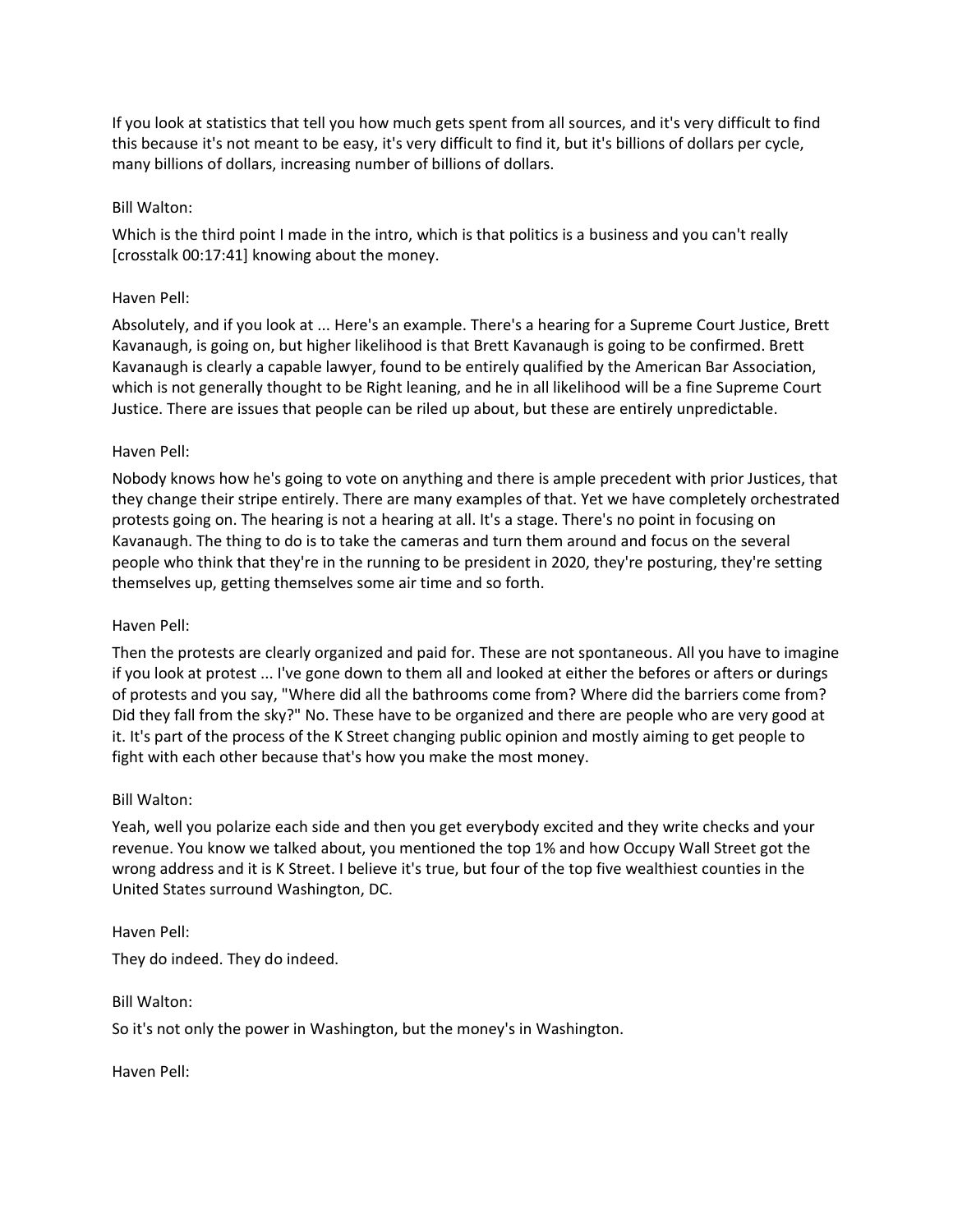Sure. Obviously there are some wealthy counties dotted around throughout the United States. I'm sure Pitkin County, Colorado where Aspen is, is probably pretty high on the list and there are obviously ones in Silicon Valley and around New York City and so forth, but counties that are here where you and I live and Washington, DC doesn't count as a county, but if you could take Northwest DC and call it a county, that would be another one that would be very high on the list, and this is all people that are making a very good living off of governing or getting people elected.

# Bill Walton:

One thing you said I'd like to dig into a little bit more. You said it's the get elected, the crowd versus the govern us. I'd say most of America would say govern ourselves. I think most of America would say, "Leave us Alone,"

Haven Pell:

Good point, Bill.

# Bill Walton:

... and instead we've got all the stuff that's coming out of Washington and it's unrelenting. I'm president of our volunteer fire and rescue out in Rappahannock County and the fire chief there, Ann, talks all the time about the unmanned, unfunded mandates that come through the fire and rescue system where she says, "I used to run calls. I used to save people's lives. I used to fight fires. Now I'm filling out forms and filling this regulation, that regulation." So what comes out of DC is permeated every faucet of American life and I don't know how we roll that back, but we got to figure out a way to do that.

# Bill Walton:

Was there incentive to do that at Harvard reunion? Did any the panels talk about the need to [crosstalk 00:22:32]

# Haven Pell:

No. No. If you were trying to make the case for centralized decision making, the case that you would probably make would be homogeneity, predictability and fairness and everybody gets treated the same.

# Haven Pell:

The case that you might make against that is inflexibility, non-responsiveness and you could be where you would like to be on that axis. Washington definitely wants to be at the former end of it because that means they're making all the decision, where if there has to be a regulation about your volunteer fire department, where does somebody go who wants to influence that regulation? Well, they can come here and it's kind of one-stop-shopping. If they had to go and sell whatever service they might want to do to your volunteer fire department, do they go to Washington, Virginia and do they chat with a person that you were describing and say, "Here's what we can do?" or do they sell their service by putting it into a regulation that you more or less have to buy that service?

# Bill Walton:

Well, that question answers itself. We haven't had anybody show up at our doorstep saying, "Well, you need or don't need." It's interesting, you're talking about a phenomenon I've written and talked about elsewhere, that there's a circle of power and influence that keeps sucking everything into Washington.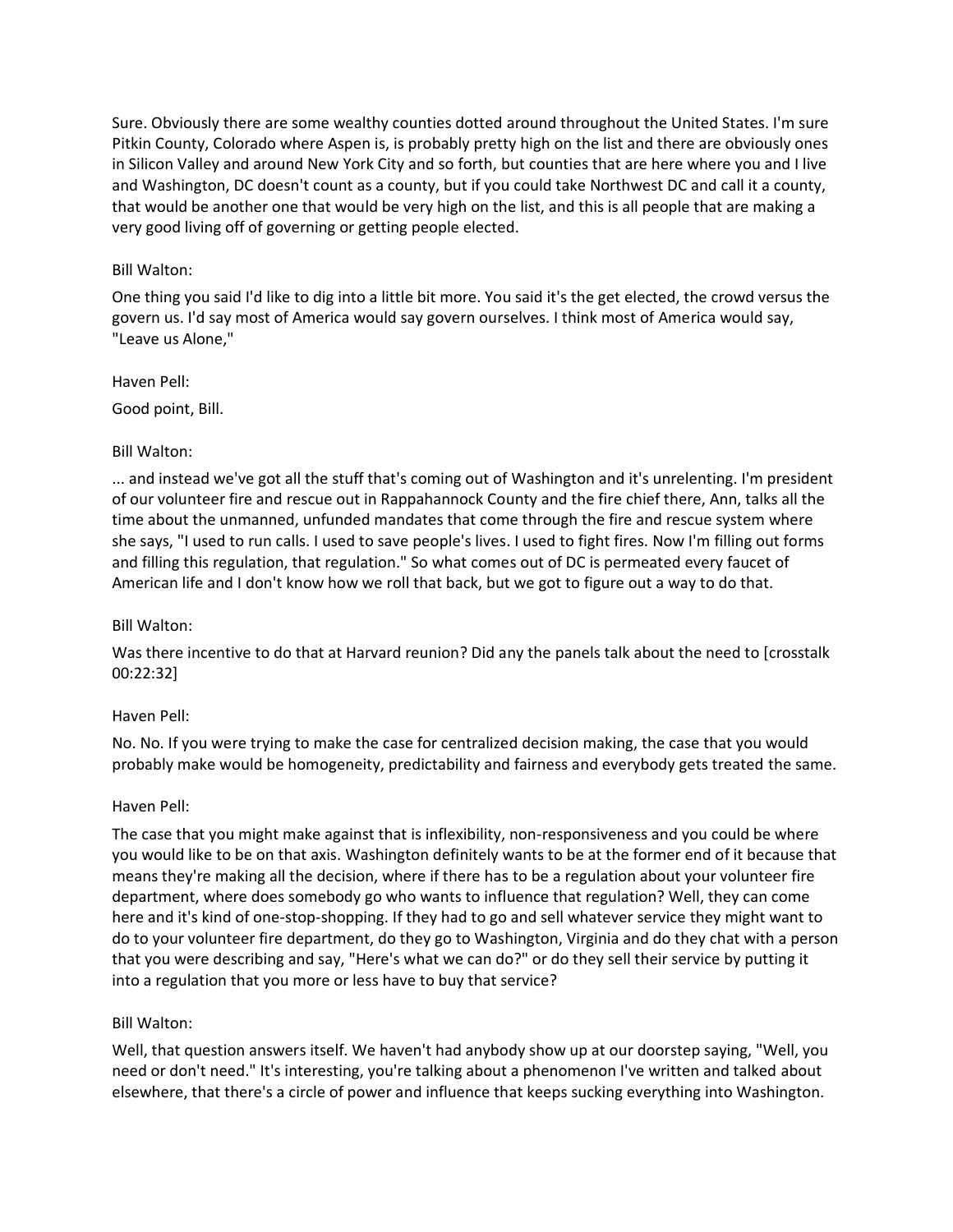# Bill Walton:

In 1960, before a lot of these programs came into existence, there were only a handful of companies that had an office here to lobby here in Washington and yet as the EPA guy created, the great society created a lot of labor laws and things like that, pretty soon we'll get business that felt like they had to be here. Now you can't find any major corporation in America that doesn't have a significant presence here in Washington, spends a lot of time here and to your point, if you want to make things happen, this is the tip of the spear.

# Haven Pell:

Sure, and I've often imagined ... I mean you're much closer to this than me because you've been a CEO and I sure as hell never have and it seemed to me I have this vision of a board meeting and I'm picturing the CEO and I'm picturing the board members and I'm picturing some [inaudible 00:25:07] CFO or budget officer or whatever endeavoring to justify the amount of money that the company is going to spend on lobbying. Then I imagine to entire board of directors bursting into laughter as they consider what the return on investment of whatever it is that they are spending on lobbying being higher than the return on investment of anything else the company does and that it would be immediately approved, whatever amount of money you want to spend on lobbying, spend it. It is going to pay dividends.

# Bill Walton:

There is ... gosh, I'm trying to wrap my brain for some of these examples 'cause I've talked about elsewhere, but yeah, there's instances where industry spend \$50 million on lobbying a particular regulation and then when they get it in place they reap billions and billions thereafter. Look at the money spent on ethenyl lobbying.

Haven Pell:

Sure.

# Bill Walton:

I happen to believe that ethenyl is not a great additive to gasoline, yet the money that the corn industry spent on getting that into gas is paid itself ... it's probably produced a 500 to 1 return on the money.

Haven Pell:

Sure, and it explains the Iowa Caucuses.

# Bill Walton:

It does. Although did you see that California now is trying to get ahead of Iowa?

# Haven Pell:

No, I didn't know that but I've always thought, "Aw yes, I can explain why an early stop in campaigning is to go to Iowa, participate in the Caucuses, take a pledge and that's what they call it, but you can't have an alternate thought on ethenyl. You have to take the pledge or you will lose in Iowa."

Bill Walton: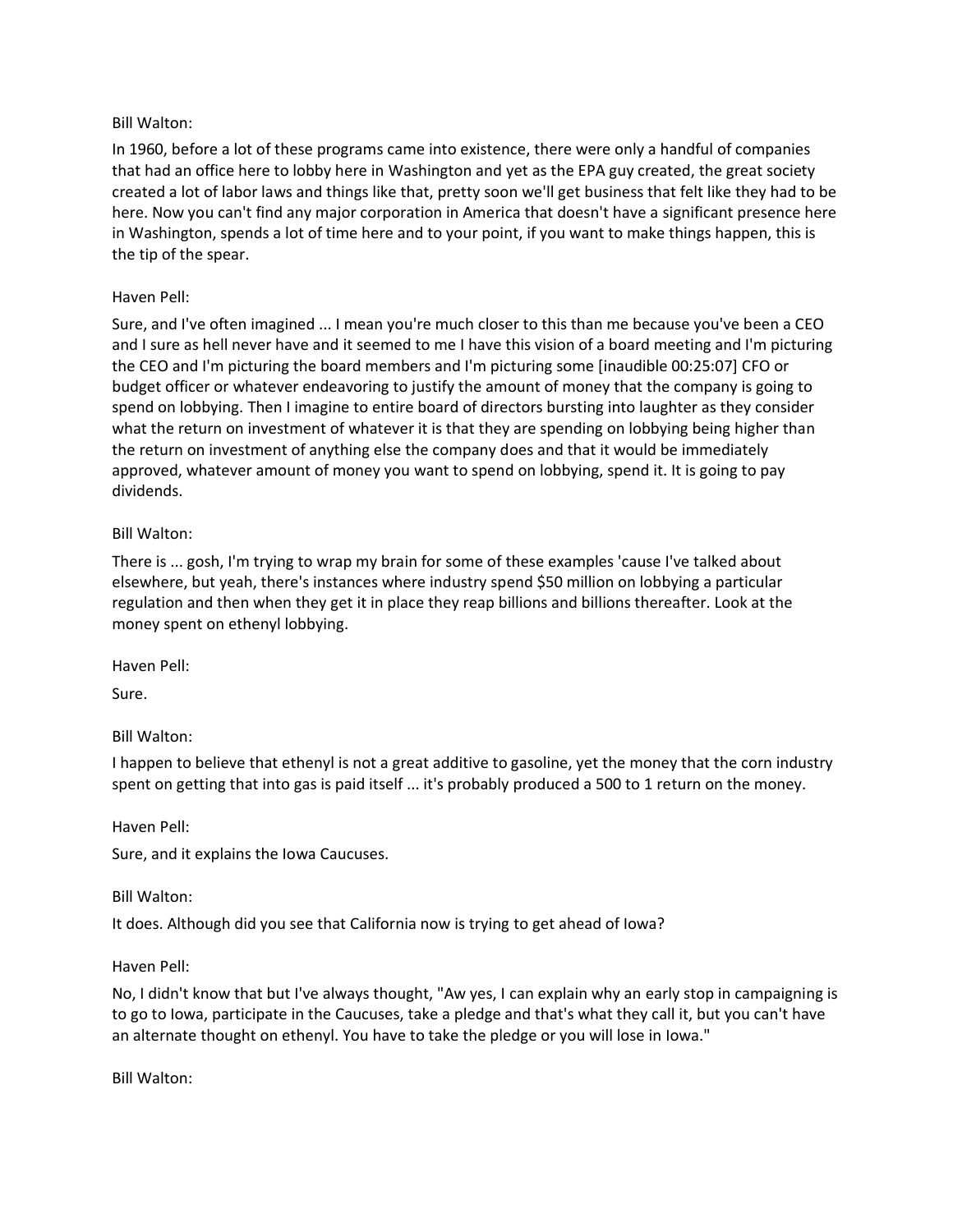That's one of the reasons I like Rand Paul in that particular election ... maybe it was Rand Paul or was it Ted Cruise? They went into Iowa and said, "I don't think ethenyl should be subsidized," and then I think they finished 6th.

Haven Pell:

Well, that's ... it's-

# Bill Walton:

And that's the interesting thing. People think the cronyism that occurs here it's the big companies doing it, it's greedy capitalists. I'm surely that's partly the case, but you've got every faction in America's got some skin in the game and the game is here in DC.

Haven Pell:

Sure.

Bill Walton:

Which gets us back to the first point I made and I think you touched on it, most of our problems can't be solved by politics or government, I mean the real problems, the life and death problems, the whether you lead a happy life problem, whether you feel like you're taking care of your family, the things that are close to your heart and close to your soul. Government can't and politics can't and yet we act on a presumption and our media covers it as if we get this one bill passed and people are gonna live happily ever after. It never happens.

Haven Pell:

No, and I haven't thought about it in this way until you just mentioned it, but there's a whole world of counting stress points and you've probably heard about this, that there are certain things that if your stress level gets up too high it can adversely affect your health.

Bill Walton:

Sure.

# Haven Pell:

Then there are some items that are big contributors. Getting a divorce might be, a loss of a family member, a loss of a job, any number of things, and if you look at the biggest stress points, the biggest contributors to stress, not one of them is political. It's all sort of family, job, financial reversals, those sorts of things are the biggest contributors to problems and politics really doesn't do anything about any of those things.

# Haven Pell:

There's another piece that I think is really interesting and probably will write about it at some point in the future and that is borders don't work anymore and if you think about how borders were intended to work from the time of the Treaty of Westphalia ... sorry to be a bore about that one, but-

Bill Walton:

1646?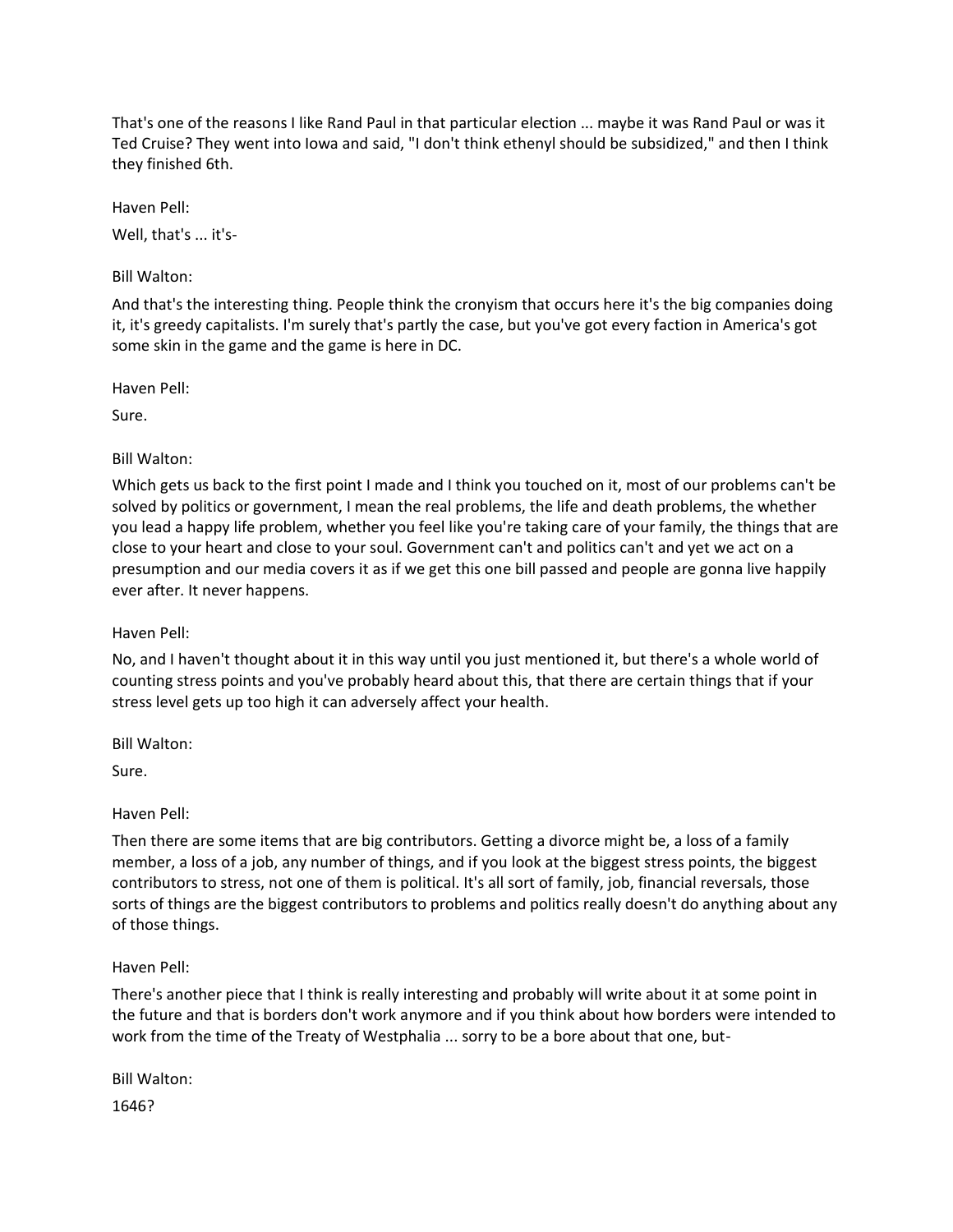Haven Pell:

It was 15-something I think. A long time ago. It's several hundred years ago. We've been living-

Bill Walton:

I was just acting like I knew something.

Haven Pell:

Yeah, we've been living with this for a long time.

Bill Walton:

Right, okay. [inaudible 00:29:56] was

# Haven Pell:

And the Westphalia Treaty was supposed to be basically if you and I had the only two countries, I say, "Bill, you know, I'm not gonna bother you or your country and you agree that you're not gonna bother me or mine and by the same token I will also make sure that the people who live in my country are not gonna bother you and you'll do the same for me," and that worked fine in the 1500's. Now it doesn't work fine.

# Haven Pell:

Now you can't stop people from traveling, you can't stop ideas from traveling, you can't stop shipping, you can't stopping exports, you can't stop ... Logistics have been a much bigger contributor to the change in our lives than politics have. The fact that we can ship containers all over the world at low prices is one of the biggest factors that there is.

# Bill Walton:

Well, what I believe is that somebody like Steve Jobs has done more to help human happiness than the last 500 politicians you can name.

Haven Pell:

Absolutely.

# Bill Walton:

You get some extremely exciting innovations driven by somebody who may or may not be a nice guy, but it changes the shape of human reality and that's what happens. Politics doesn't do that. Politics is zero sum, it doesn't create, it just divides.

# Haven Pell:

You know I always think about have I ever met an African fisherman? No, never have. Do I picture the African fisherman? Yeah, I do. He's on his boat and he catches his fish and he then today he picks up his cellphone, he looks to see whether if he pulls into this port what price is he gonna get for his fish, and if he pulls into that port, what price is he gonna get for his fish and he didn't used to be able to do that. It has aided prosperity in an enormous way.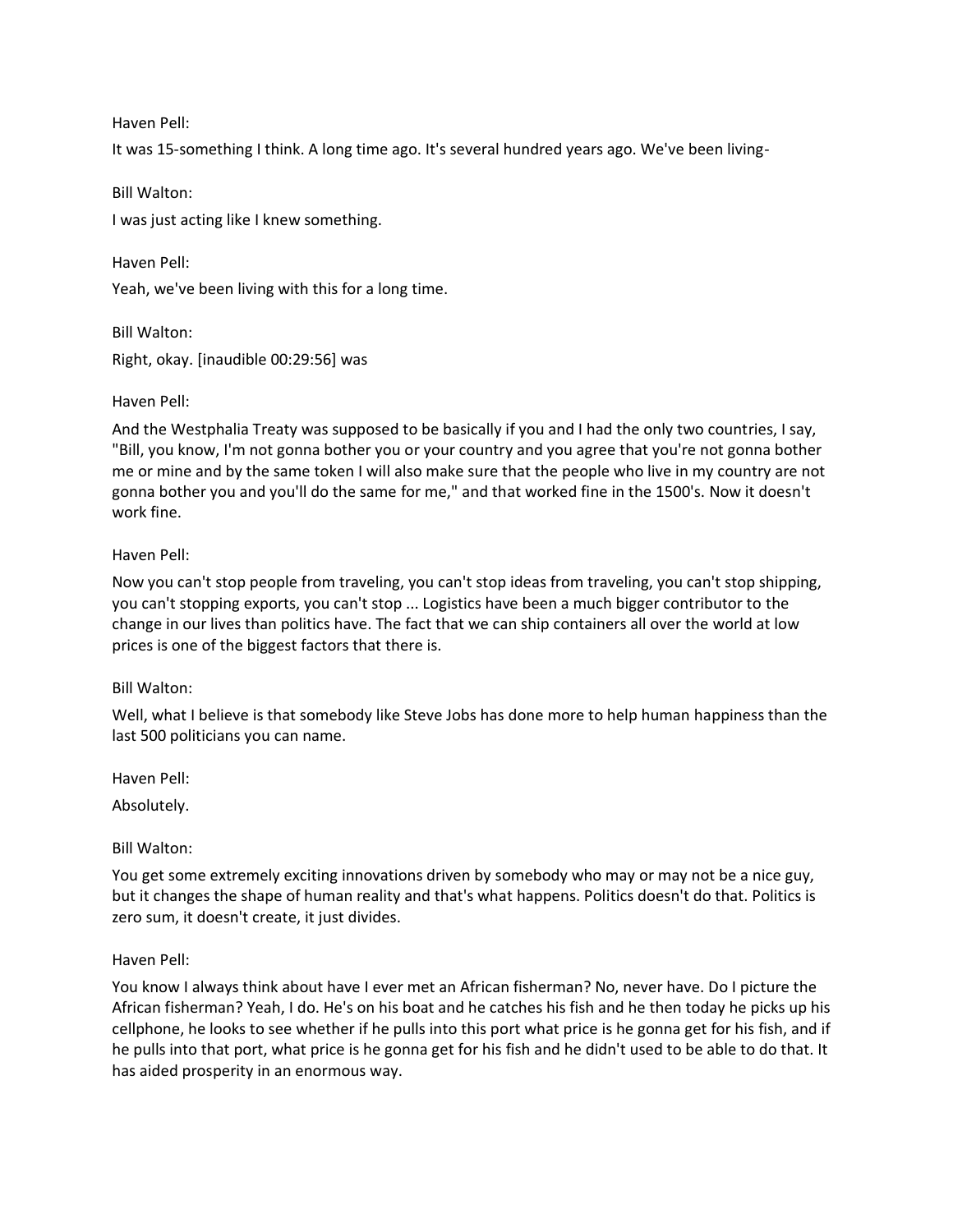# Haven Pell:

It was interesting, not many months ago I was at a talk given by head of the World Bank and he had a very optimistic view of what we have been successful in doing over the course of the last 50 years. We have lifted more people out of poverty in the world in the last 50 years than has even been done in all of human history by a huge margin.

# Bill Walton:

And what was the number? About a billion, two billion? It was an astonishing ... yeah, I know the-

Haven Pell:

It was left taking number and it used to be that the definition of poverty was a dollar a day, and this guy he's thinking and he's being very candid and he said, "You know, with a dollar a day we ran out of poor people. The World Bank needs poor people."

Bill Walton:

That's true.

Haven Pell:

"And we raised it to a buck and a quarter and still we ran out of poor people."

Bill Walton:

You know, that's a topic-

Haven Pell:

"Now we're at \$1.95. We still have a declining number of poor people so we're doing a great job," and yet you aren't allowed to hear the aspects of life in which we are doing a great job.

Bill Walton:

Well, that's the problem with most of these social programs, is that if the problem gets solved they've gotta figure out a way to redefine the problem to stay and business and so it's happened and that creation of wealth happened because of what happened in the private sector. It didn't happen ... I mean the government may have helped at the edges but not fundamentally. What you just mentioned is something we ought to talk about at length in another show.

Haven Pell:

Will do.

Bill Walton: We need to wind up here.

Haven Pell:

Okay.

Bill Walton: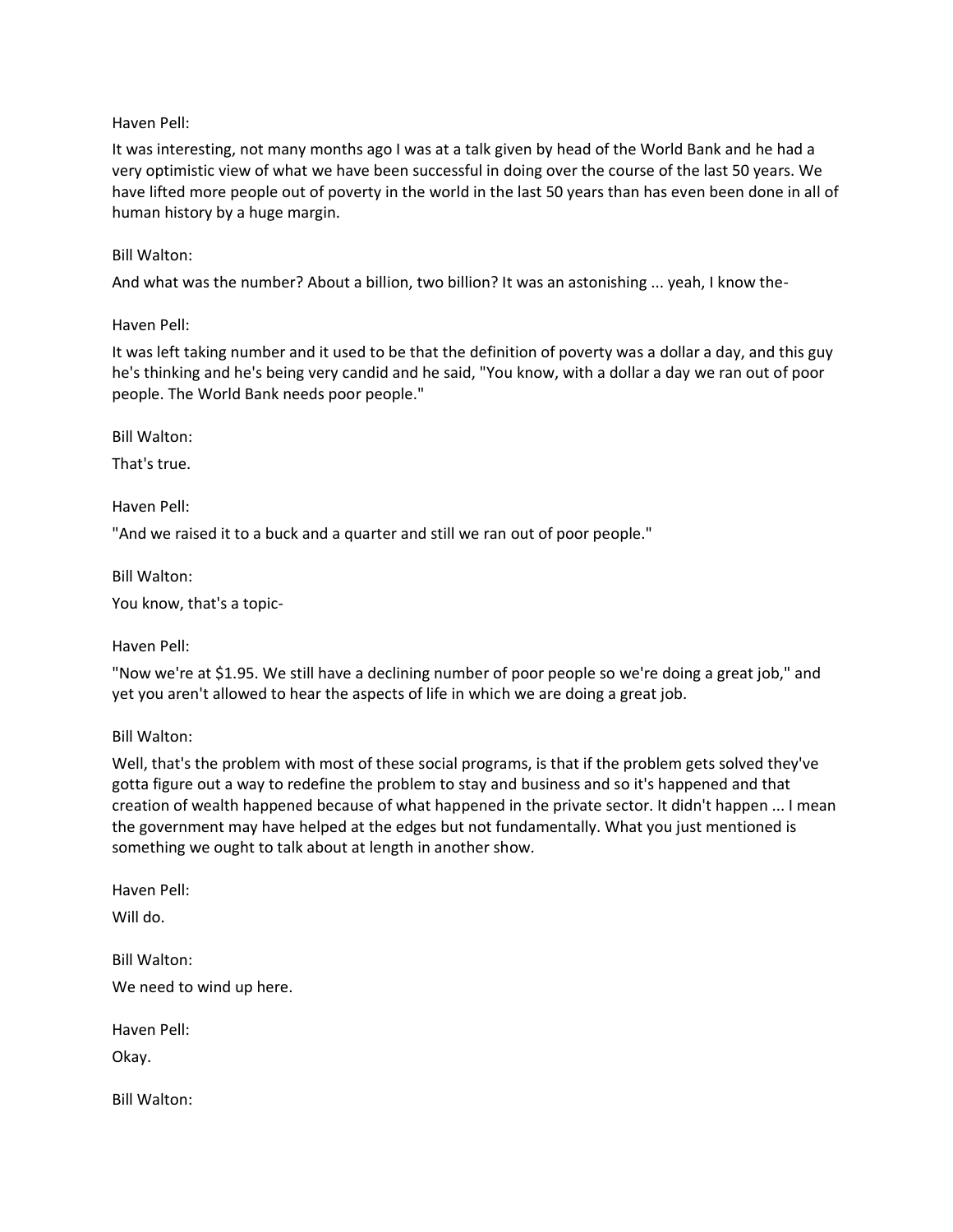My take ... why don't you wrap up and how do you see final words?

Haven Pell:

I wish I knew how to fix it.

Bill Walton:

Yeah.

Haven Pell:

Another topic that I've been interested in is devolution and pushing decision making to the lowest-

Bill Walton:

Devolution?

Haven Pell:

Yeah.

Bill Walton:

Moving power out to the people? Yeah, great.

Haven Pell:

Yeah, and I think you described it beautifully with regulations with your volunteer fire department and that would be sort of devolution with large.

Bill Walton:

Yes.

Haven Pell:

When you go to Washington to the volunteer fire department, that's a pretty long way, but I've often wondered whether there are moments where those in central government have a moment of selfreflection and ask themselves, "What did we do wrong to create this problem? Why do people in America hate the elites so much?" Not all people, but some people.

Haven Pell:

The other one that interests me is to imagine a conversation in Brussels, in which a group of high-level European union officials ask themselves, "Would there have been anything we could have done keep Brexit off the ballot? What did we do to make them mad enough to pick up that ball, turn it into a political issue?"

# Haven Pell:

You know, it isn't necessarily that you caused Brexit, but there were people who could exploit a fertile field that was created and the fertile field that's created in the United States is people hate Washington. All is terrible. Nobody likes Congress, nobody likes the executive, nobody likes the government. They're doing an absolutely awful job. Nobody would invest in a company that had that kind of popularity or